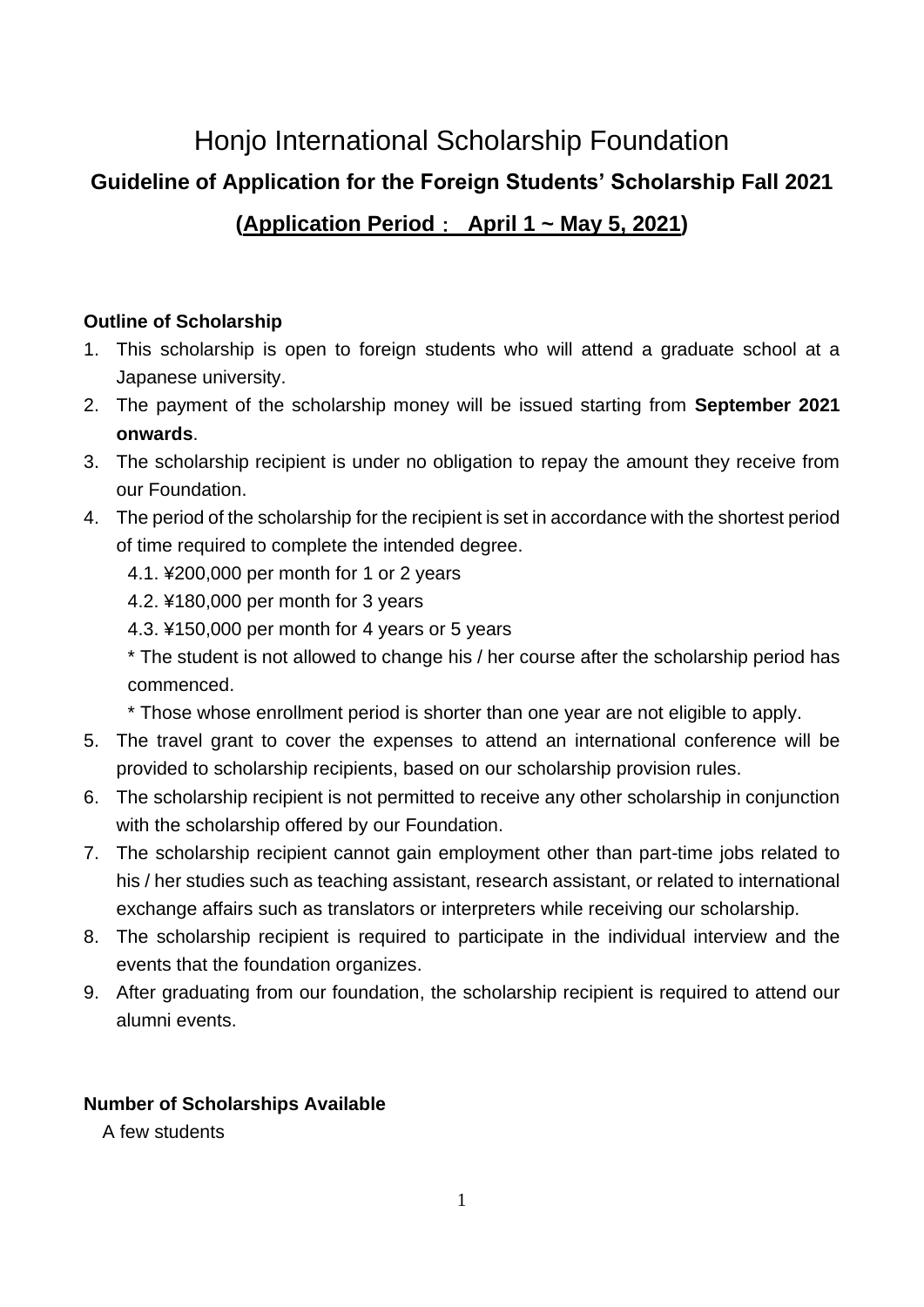### **Requirements**

(To be eligible for applying our scholarship, the student must satisfy ALL of the requirement criteria shown below.)

- 1. The student who does not possess Japanese citizenship
- 2. The student must be enrolled as of Fall 2021 or currently applying for the academic course starting from Fall 2021 at a graduate school in Japan. Those who are already enrolled and those who are not enrolled yet (including people who are currently employed with jobs at the time of applying for the program) are both eligible to apply for this scholarship if you are going to be enrolled in Fall 2021. Those who are going to enter graduate schools in Spring 2022 should apply for the 2022 program which starts accepting applications from September 1 to October 30, 2021 (scheduled).
- 3. In principle, the student enrolling in a professional graduate school is not eligible to apply. However, the student who can submit a research plan is eligible to apply.
- 4. The enrollment duration until graduation must be longer than 12 months.
- 5. To be eligible, the student applying for the PhD program must start the PhD course by the age of 35. Student applying for the master's program must start the master course by the age of 30.
- 6. The student must have a strong will to serve in his / her home country as a future career plan.
- 7. The student must have a deep understanding of international friendship and goodwill, and must attend the events organized by the foundation and take part in the network as an alumni member.
- 8. The student must be able to carry an everyday conversation in Japanese. Interviews will be conducted in Japanese. (no exception)

#### **Application Period**

From April 1, 2021 to May 5, 2021

#### **How to Apply**

- 1. Enter the "web application system" and then complete all the necessary information. Upload the required documents A~ D as PDF file. "Web application system"→ [https://entry.hisf.or.jp](about:blank) (This system is available starting from April 1, 2021)
- 2. When you have completed the application procedure, an application number will be issued.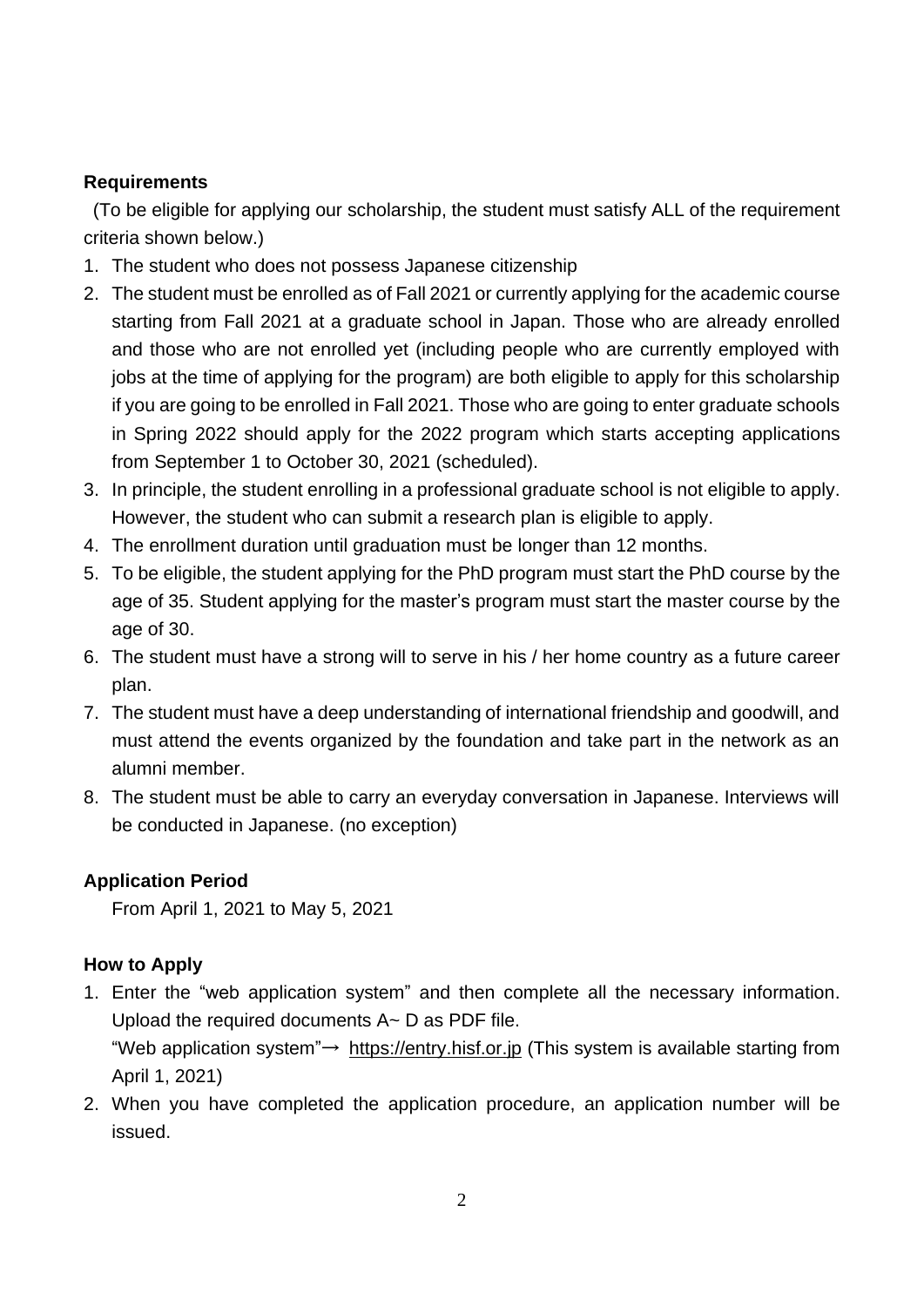The application numbers of the successful students will be announced on our website, so please make sure to save the number you received.

#### **Documents required to be uploaded are as follows**:

- A. **Academic transcript** (In Japanese or English; please attach a translation in case of other languages.)
	- A-1. Academic transcript of the undergraduate course (Required)

If you transferred into the university from the College of technology (kōsen school system), the transcript from that school is also required.

A-2. Academic transcript of the graduate school (If you do not have the transcript, you do not need to submit it.)

B. **Research Proposal**: Use the designated template and write in Japanese language. The template of the MS Word file is available on our website.

What we want applicants to describe:

B-1. What you are going to research

B-2. What and how you are going to contribute to your home country based on what you will learn or study in Japan

B-3. What you already achieved regarding research, academic, and social activity

C. **A recommendation letter from a supervisor**: Please obtain a recommendation letter describing your academic performances, personal characteristics evaluation, future potential, etc. You can also obtain a recommendation letter from your previous supervisor in your country, if the recommender is familiar with your academic background.

\*The number of sheets and formats are not designated.

 \*The recommender can send the recommendation letter directly to the foundation without sending it to the applicant. The letter should be sent from the recommender's email account to info@hisf.or.jp no later than the date of the deadline. The application number should be included in the subject of the email.

- D. **Documents that prove admission, such as an admission letter, a letter of acceptance, etc.** Please upload the certificate of enrollment only if the student is already enrolling in the graduate school.
	- \* If the admission letter or the letter of acceptance is not available by May 5, 2021, please enter the probable date that is available on the "web application system" and then send it to the HISF office via email as soon as it is available. Note that, after May 6, 2021, you cannot log into the web application system.
	- \* Even if the envelopes are directed as "Confidential" or "Invalid if opened", open all the envelopes and upload the documents as PDF files through the "scholarship web application system".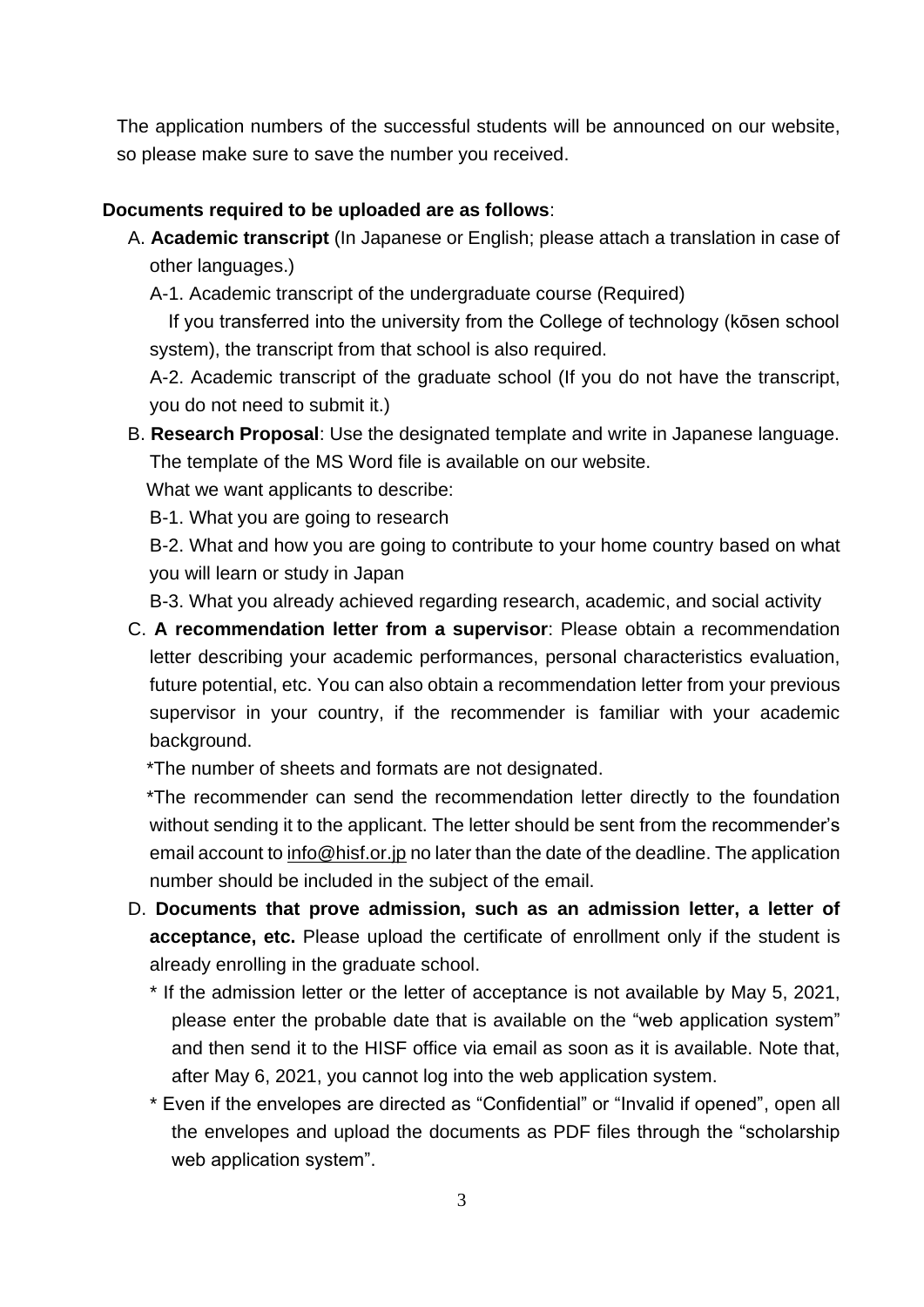\* Photocopied documents can also be used and uploaded.

#### **Miscellaneous notes on entry**

following specific persons.

- 1. Application documents are not required to be sent by post.
- 2. The data you input in the "web application system" can be rewritten or replaced at any time until May 5, 2021. The latest data is automatically overwritten.
- 3. The application documents will not be returned to the applicants.
- 4. Regarding the personal information written in the application documents, they will not be used for any other purposes than for the scholarship selection process. However, please be confirmed that a limited personal information will be provided for the

4.1. The application documents can be submitted to the selection committee members for document screening and selection process.

4.2. The personal information can be used for confirming the contents of the application, and for inquiring to confirm the scholarship overlapping, to the university staff and other scholarship organization, during the selection process.

#### **Selection Process**

- 1. First selection (Screening of documents): The result of the first selection will be announced by June 30, 2021. The application numbers of the selected candidates will be posted on our website.
- 2. Second selection (Interview): Conducted in early July, in Tokyo or by video call.
	- \*The detailed schedule for the interview will be informed directly to those who pass the first selection process.
	- \*The definite date of the interview will be posted on our website when confirmed.
- 3. Final results of the scholarship award: July 31, 2021.

\*The application numbers of the selected candidates will be posted on our website.

## **About Scholarship Payment**

- 1. In the following cases scholarship payment can be stopped. The recipient may require to pay back the scholarship amount that has already been paid, according to the decision made by the Board of Directors.
	- 1.1. When it is difficult to continue schooling or research due to illness or other reasons.
	- 1.2. When the supervisor recognized that the recipient is ineligible for continuing study or conducting the research.
	- 1.3. In case of academic achievement failure or worst behavior discovered.
	- 1.4. When your act as a scholar is recognized worst enough to hurting the honor of the **Foundation**